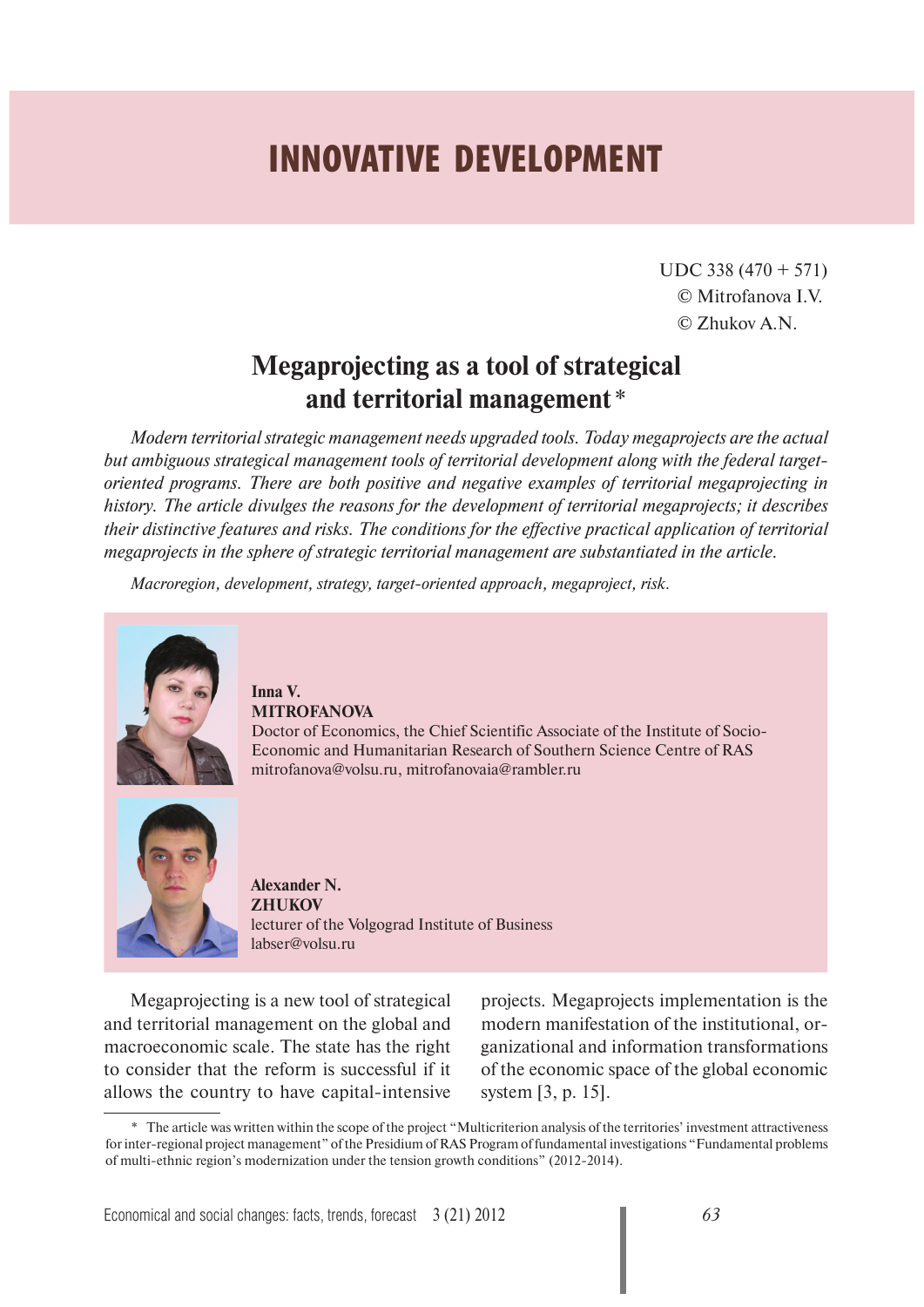Megaprojects are extremely large-scale and global investment projects (more than \$ 1 billion; regardless of spatial implementation level) *(table)*.

Large-scale investment project may achieve the status of a megaproject, if it is a long-term capital-intensive project, characterized by complexity, high cost, systemic nature and target significance [3, p. 15].

In authors' opinion, modern territorial megaprojects are large-scale projects, which have the characteristic mentioned above and which are included, as a rule, in the federal, district, regional strategy or program. On the other hand, these megaprojects can be integral target front-pendulum or focal programs of inter-regional, macro-economic and global scale, which involve many interrelated projects that are united by the common purpose, dedicated resources and defined implementation period [17, p . 13].

In addition, megaproject can also be selected as a separate format for the development of a territorial strategy [2, 8, 15, 20].

Only those projects, which change the economic landscape of modernizing economic space in terms of the given strategic direction, can be called megaprojects [3, p. 15, 12, p. 17-19, 24, p. 40-42].

The territorial nature is a priori characteristic of any program or project, because they are implemented in a certain space, and the facilities of program and project arrangements and resources are located in a particular area [22, p. 262]. The nature of socio-economic program needs is determined by the composition and structure of the territory's population; it is influenced by geographic, climatic, cultural, historical and other conditions of a particular territory. However, despite the fact that in a broad sense territoriality inheres in all the strategic initiatives, including the strategies and target developmental programs for the Federal subjects of Russia and their investment projects, there is a necessity to separate a class of territorial megaprojects with the following specific features: firstly, the objectives, problems and scope of megaprojects cover a large-scale ter-

| <b>Classification feature</b>                             | The type of project        |                                            |                                                                  |                     |                           |
|-----------------------------------------------------------|----------------------------|--------------------------------------------|------------------------------------------------------------------|---------------------|---------------------------|
| Project level                                             | Project                    | Program                                    |                                                                  | System              |                           |
| Scale (size) of the project                               | Small                      | Medium                                     |                                                                  | <b>MEGAPROJECT</b>  |                           |
| Complexity                                                | Simple                     | Organizationally<br>complex                | Technically<br>complex                                           | Resource<br>complex | Multilaterally<br>complex |
| Implementation period                                     | Short-term                 |                                            | Medium-term                                                      | Long-term           |                           |
| Quality perspective and the<br>ways to improve it         | Free of defects            |                                            | Module                                                           | Standard            |                           |
| Resource limitations                                      | Multiproject               |                                            | Monoproject                                                      |                     |                           |
| Type of project according to the<br>level of participants | International<br>(joint)   |                                            | Domestic<br>(national, district, interregional, regional, local) |                     |                           |
| The purpose of investing                                  | Anti-recessionary          |                                            | Modernization/ Reformation/ Restructing                          |                     |                           |
|                                                           | Marketing                  |                                            | Innovation                                                       |                     |                           |
|                                                           | Educational                |                                            | Extraordinary                                                    |                     |                           |
| The object of investment                                  | Financial                  |                                            | Real                                                             |                     |                           |
| The main cause of a project                               | Opening<br>possibilities   |                                            |                                                                  | Modernization       |                           |
|                                                           |                            |                                            |                                                                  | Integration         |                           |
|                                                           |                            | The necessity of structural and functional |                                                                  | Diversification     |                           |
|                                                           |                            | reforms                                    |                                                                  | Reorganization      |                           |
|                                                           |                            |                                            |                                                                  | Restructing         |                           |
|                                                           | Extraordinary<br>situation |                                            |                                                                  | Re-engineering      |                           |

The classification of investment projects [23, p. 90]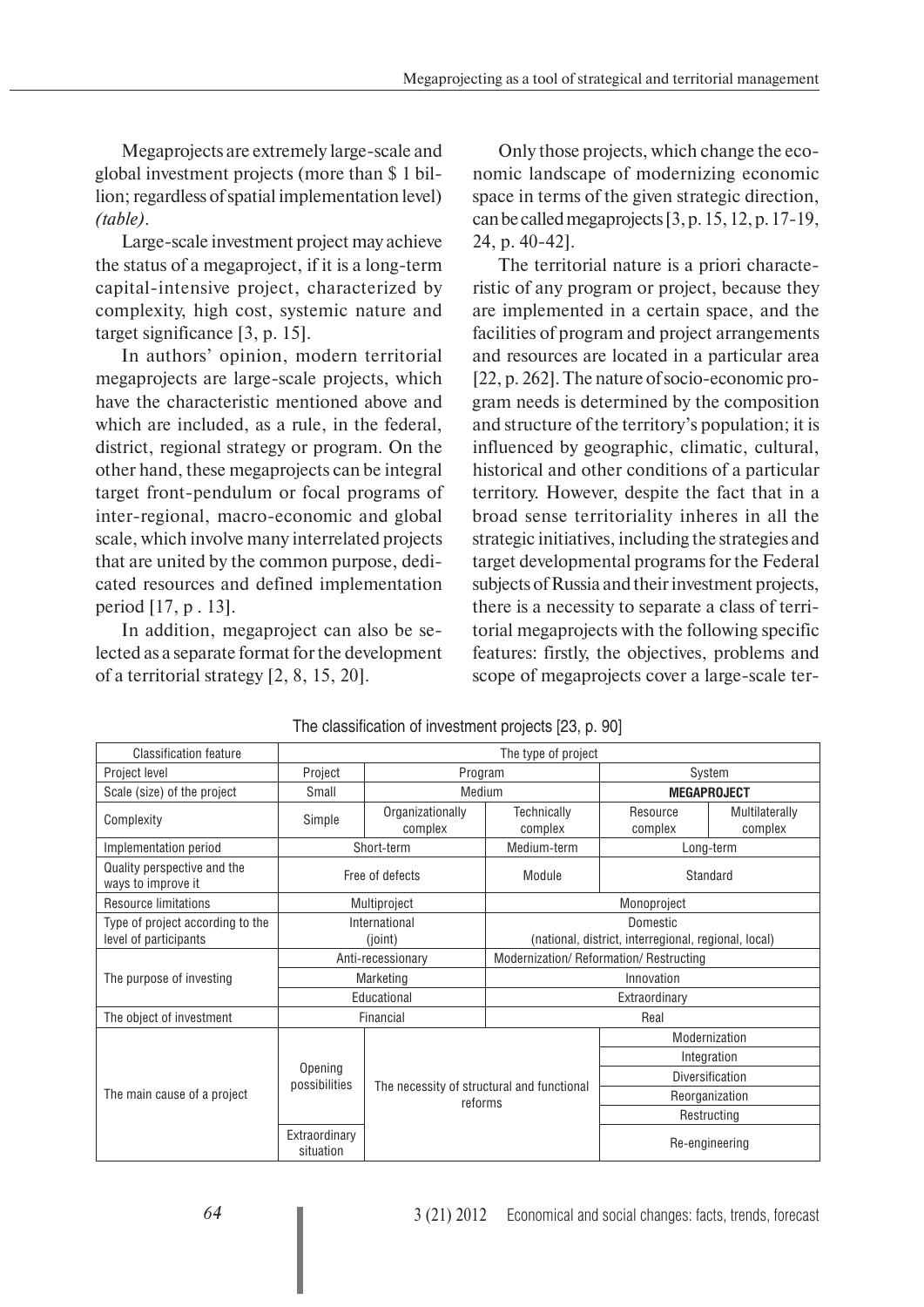ritory (country, region, the group of regions, etc.); secondly, the targets of megaprojects are associated with the solution of systemic problems aimed at the sustainable, competitive, safe and balanced development of social, nature and economic systems of one or another hierarchical level [22, p. 263].

There are the following features of such projects:

– territorial megaprojects improve existing and form new territorial proportions and effective integration inter-regional relations, which define the long-term common interests of regional systems; this fact improves the possibility to use rationally the advantages of each of them in order to achieve common objectives and increase the total efficiency of social and economic complex of a macroregion on the whole;

– they cause a diversion of significant capital investments, material and labour resources in the long lag of expected results; it can lead to long-term trends in the distribution of capital investment and utilization of productive potential of macroregional subjects;

– these projects become the sources of centrifugal forces correcting the interests of industries and territorial entities, which can provoke a chain reaction affecting the numerous allied industries that take part in project implementation;

– they contribute to the creation of powerful strategic (district and federal) infrastructure projects, which become a condition for the inclusion of new resources into the economic turnover and the creation of major centers of economic and social development;

– they need the resource accumulation by a single fund holder;

– they impose entirely new requirements for assessing target usability of territorial resource combinations and conditions for the benefit of macroregional community;

these projects involve the organizations of different departmental subordination;

– they are based on the combination of sectoral, territorial and program planning;

– they should reflect all the stages of the triad "economy (manufacturing) – nature – population", beginning with the theoretical and methodological prerequisites for the preplanning researches and developments and concluding with real investment and production processes;

– they stimulate the development of a mechanism for the complex non-departmental expertise of major inter-related projects that form a megaproject;

– these projects are characterized by unique temporal and spatial boundaries, and the problems of territories' development that have "programmed nature" can be solved within the scope of them [12; 24].

Management experience based on the program-oriented approach to the development of territories of different levels, which was accumulated in Russia, allow us to point out a number of conditions requiring the use of such a tool as megaprojects to solve territorial problems.

First, the objective need for territorial megaprojecting occurs when there are complex and multi-target problems, but the traditional methods of sectoral and territorial management and planning are insufficient to make reasonable decisions due to the difficult situation generated by the tangle of diverse interests and relationships within the territorial community.

Second, the time interval, which is required to identify and resolve problems, does not fit in with the medium term. Meanwhile, it is reasonable to consider the whole history of each problem in time and define the most important stages of its growth. Each territorial problem has its own temporal logic of development.

Third, megaprojects are required when the distribution area of territorial problems does not coincide with the grids of economic and administrative zoning.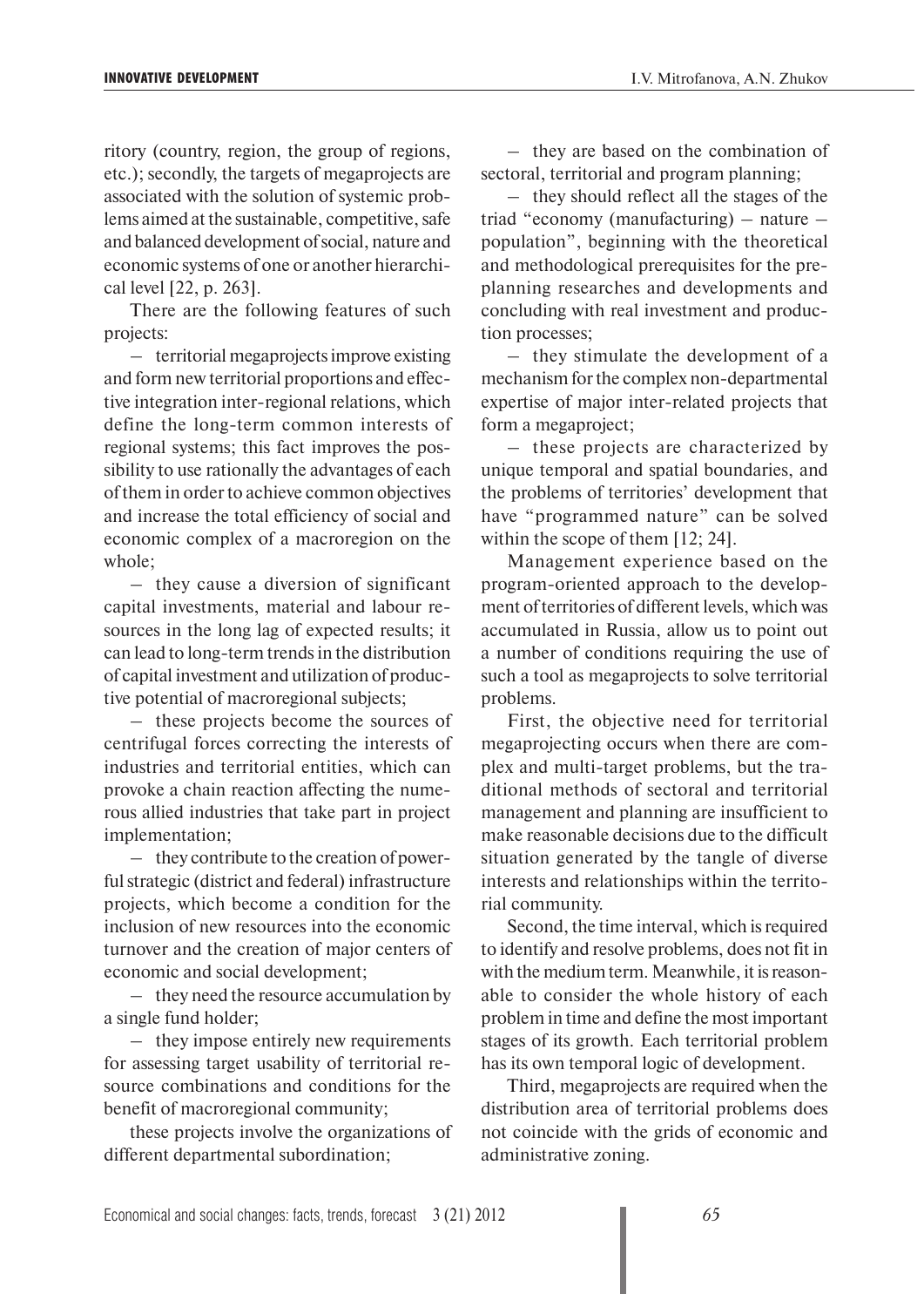The territorial boundaries of any social and economic objectives depend both on the potential resource capacity and the scale of production factors actually involved in the economic turnover considering the radius of influence of program activities.

 There are at least two most widespread decision boundaries of territorial problems. In the first case, these problems integrate several administrative units, which are related by single concept solutions. In the second case, "problem" territory covers only a part of oblast, region or district. The situation is also possible when a territory with its own distinctive problem matches the boundaries of an administrative entity.

Fourth, territorial megaprojects are reasonable in the case, when there is a necessity to use fully cross-sectoral and multipurpose natural resources. Strengthening the inter-sectoral importance of natural resources imposes new requirements for assessing opportunities of multipurpose use of each resource for the benefit of many territorial stakeholders and various organizations. This leads to the changes in traditional approaches, according to which every interested department approaches the subjective prospecting and use of resources (to solve their own problems) and the requirements for their qualitative and quantitative characteristics.

As a result, the same resource can be studied independently by many organizations, leading to work duplication and increased cost of works. In addition, conflicting interests are inevitable in the resource assessment in terms of the development of various spheres of national economy due to their scantiness. Complex use of natural, raw material and intellectual resources requires an interdisciplinary approach, which allows us to create a highly efficient structure of territory's economy, to form a unified production and social infrastructure, promoting more rational use of natural resources.

Fifth, territorial megaprojecting is necessary in the case when the existing forms and methods of control can't combine a number of sectoral and interdisciplinary projects, which are united by the same goals and objectives. Meanwhile, such a linkage is necessary only because of the fact that jointing of sectoral interests causes a chain of internal contradictions. Thus, each sectoral project is aimed at the implementation of specific industrial and economic objectives, so the terms and order of its implementation is determined in accordance with the resource capabilities. The target orientation of the industry is a criterion to determine the temporal parameters of the project. However, sometimes the optimal sectoral terms of project implementation don't coincide with the whole problem implementation, or they can fail to comply with its temporal logic. It is clear that it is very difficult to make a network schedule, which is single and obligatory for all ministries and departments, even in the scope of long-term, strategic planning. It is possible to solve the issues, which are related to the formation of the most appropriate relationships between production and non-production capital investments, various infrastructural branches, construction industry rates and investment, only in the developmental process of territorial target-oriented and target-implementing project.

Sixth, megaprojecting is effective if there is a need for the complex economic development of new territories, especially problematic areas and regions difficult to access. It is possible to develop efficiently the resources of such territories only through the complex solution of socio-economic, scientific and technical issues of their development. The main problems among them are the following: 1) conducting comprehensive researches aimed at the study of environmental components' behavior given under various regimes of natural resources usage; 2) the analysis of usability of technological systems and production means, ensuring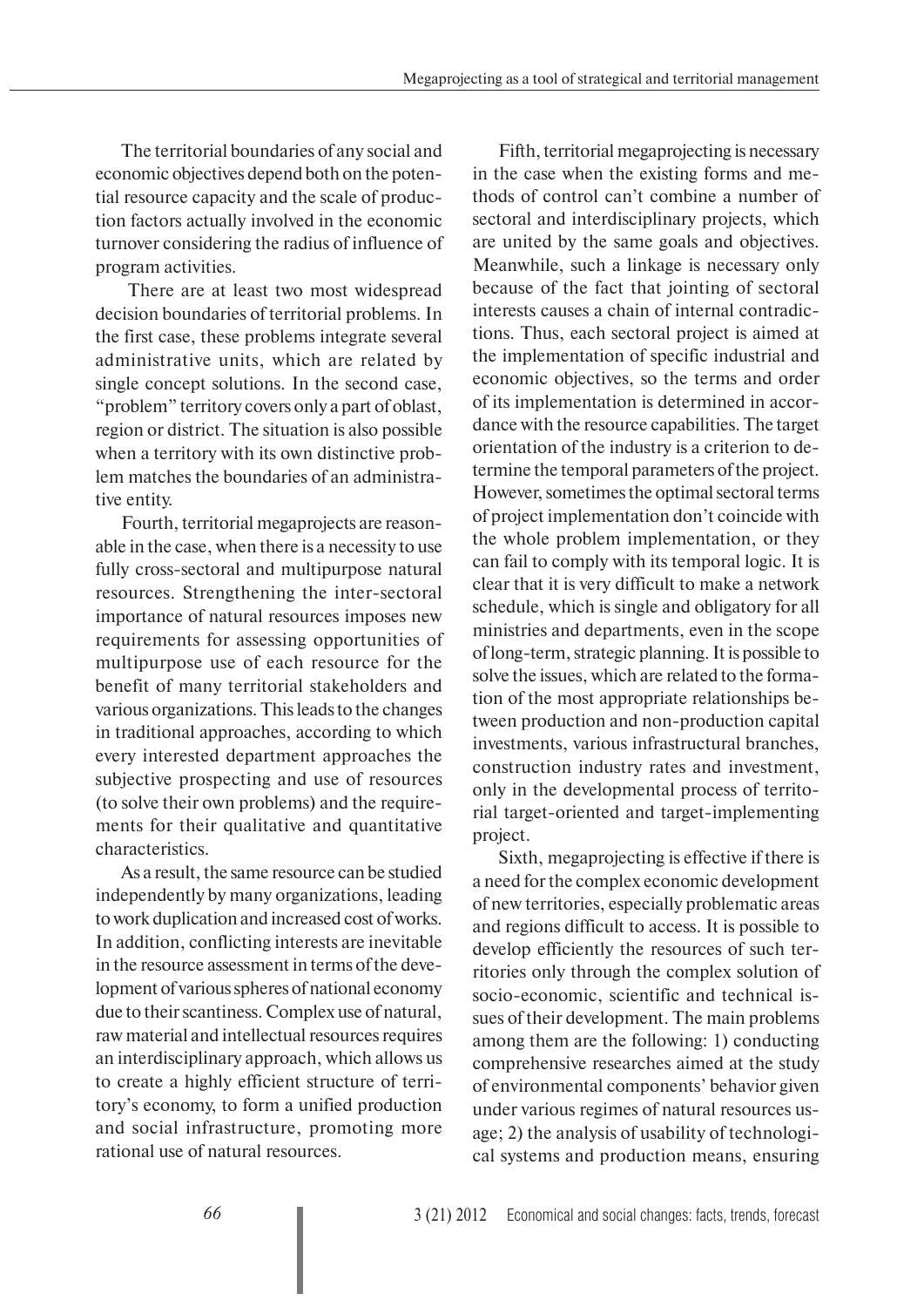human labour-saving and reducing the impact of complex natural and climatic conditions for production activities, daily life of people, as well as promoting the effective economic development of the territory's raw materials [1; 5; 13; 14; 15].

R.I. Schnieper, A.S. Marshalov and A.S. Novoselov point out the fact that territorial megaprojects include "the implementation zones of territorial problems that deal with the significant shifts in the distribution of productive forces, economic development of new territories, radical re-specialization and intensified use of the economic potential of regional development and formation of program-target territorial and production complexes" [12, p. 7].

There are the following conditions of the necessity to develop territorial megaprojects: a significant change in the spatial strategy and breaking the current economic structures and territorial proportions; the economic development of new territories in the extreme conditions; inter-regional and intra-regional interindustrial cooperation that is aimed at the complex use of multi-aspect resources and establishing new territorial and production complexes, clusters; implementing long-term projects, which have large-scale economic, social and environmental impacts; the complex use of all intensification and modernization reserves lying in the field of sectoral and territorial development; the use of specific institutional, organizational, economic and managerial levers to solve territorial problems [12, p. 8].

The starting methodological points that should be assumed as the basis of territorial megaprojecting are:

1) the marked interdisciplinary and systemic character of pre-studies, which integrate theoretical and applied problems; as a result, it is possible to develop a unified system of concepts and quantitative assessments, which allow using obtained particular results to make complex conclusions and generalizations;

2) the importance of pre-planning and project studies with the participation of scientific and design organizations, which are kept in the development of specific practical decisions at the stage of megaproject implementation;

3) the polyvariant character of the study of the territorial megaproject's various aspects for different environmental conditions, when the most heterogeneous activities that are planned to be implemented must be linked and coordinated to ensure the project's integrity; project's variability, which extends the use of its maneuvering characteristics;

4) the need for the comprehensive solution of the problem related to ensuring the harmonious interaction of the elements of the territory's productive forces with its natural environment; it is necessary to use such technological schemes and the means of production, which wouldn't infringe the allowable norms of people and their production invasion into natural environment [10; 11; 16; 21].

There are three interrelated territories which are influenced by the implementation of a territorial megaproject. First, they are the territories whose socio-economic development is affected directly by megaproject implementation.

The size of the territory varies depending on the location of explored reserves and the possibility to involve them into the economic turnover in the next  $5 - 15$  years, as well as on the scale of the resources involved into the turnover which were explored before but which are still laid up. In this zone one will continue increasing raw material potential and establishing on this base transport, industrial, territorial and production complexes, clusters, industrial centres, urban settlements, constructing production and social infrastructure, developing non-production sphere, etc.

Second, there are the territories that are adjacent to the zone of megaproject implementation; they are the resting bases of construction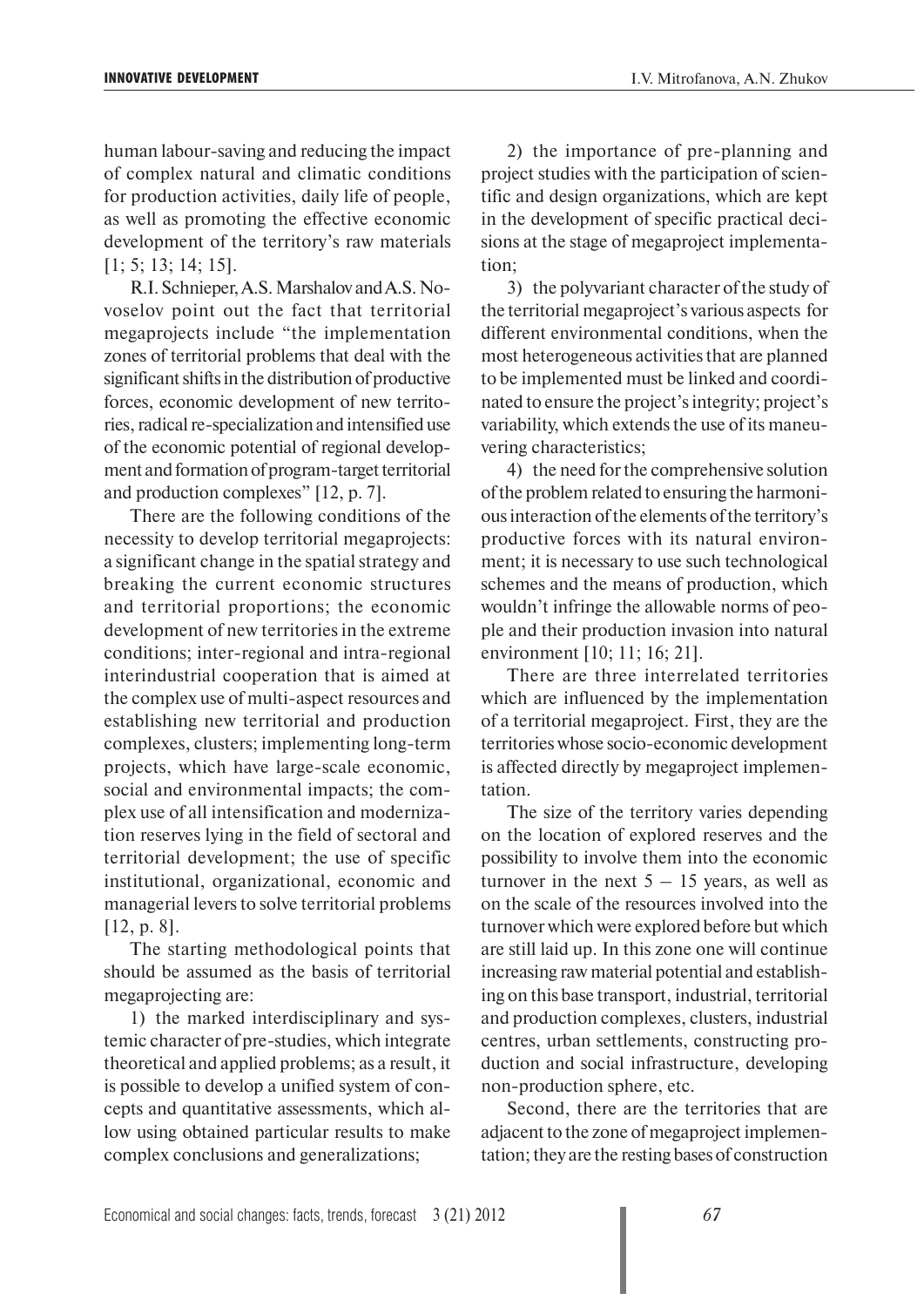works, staffing, trade, material and technical support for construction. These territories are the main suppliers of the population with agricultural products, they distribute repair facilities, etc.

Third, there are territories, districts and regions, which are involved in scientific training, design, constructing industrial, social and infrastructure facilities, forming financial and material resources, which are necessary to implement a territorial megaproject [11, p. 110; 20].

During the process of megaprojecting it is necessary to consider the interests of many sectors, which take part in the program implementation or perform contiguous functions.

To achieve the general and local objectives of a megaproject the industries should:

 $\checkmark$  give arguments for the feasibility of ministries and agencies' participation in a particular project at the various stages of its implementation; take into account the interests of the industries associated with the use of natural resources;

 $\checkmark$  take into account temporal, production, material and technical constraints in determining the structure and scale of production, as well as the relation between direct and embodied labour; choose the technological systems that meet the requirements of innovations, climatic conditions and mineral resources, which will involve the development of the production sectors of the economy;

 $\checkmark$  keep on the project network schedules; predict and plan the arrangements ensuring the compliance with ministries and agencies' project commitments, in which they participate;

 $\checkmark$  implement program requirements in planning their activities, taking into account not only the efficiency of the industry, but also the need for achieving megaproject's objectives when time and resources are minimized; prepare project documents, considering territorial specifics and the scope of territorial subjects which are included in the project;

 $\checkmark$  place orders in the manufacturing companies for future businesses in advance; coordinate technical characteristics of machinery and equipment with the relevant control elements, as well as their ability to save direct labour and minimize negative impacts on the environment;

 $\checkmark$  create trusted construction industry in accordance with the project size, deploying it in time and in accordance with the volume, structure and capital investment at every stage of the project;

 $\checkmark$  geographically place the necessary objects of the construction industry in accordance with the approved forms of spatial organization of the territorial megaproject; develop and modernize transport infrastructure of the territory where the project is implemented, taking into account the forming sequence of regional clusters; create conditions for forming stable intra-and inter-regional transport economic ties.

Every industry subordinates its own interests to the general interests of the project, therefore, the implementation of the principle of feedback requires the consideration of the industry's interests:

 $\bullet$  the need to cater for short-range and long-term interests of the industry in determining the temporal sequence of megaproject development and the network schedule of its implementation; providing the future sectoral enterprises with local resources with the right of their preferable exploitation; the development of inter-industry production to provide the megaproject's participants with repair and other services;

 $\bullet$  the creation of a reliable power base; forming an integrated transport system to serve the needs of the project, which will take into account the size and structure of transport and economic interests of the territorial subjects and each participant of the project;

 $\bullet$  early identifying the position of the project leadership towards the sectoral proposals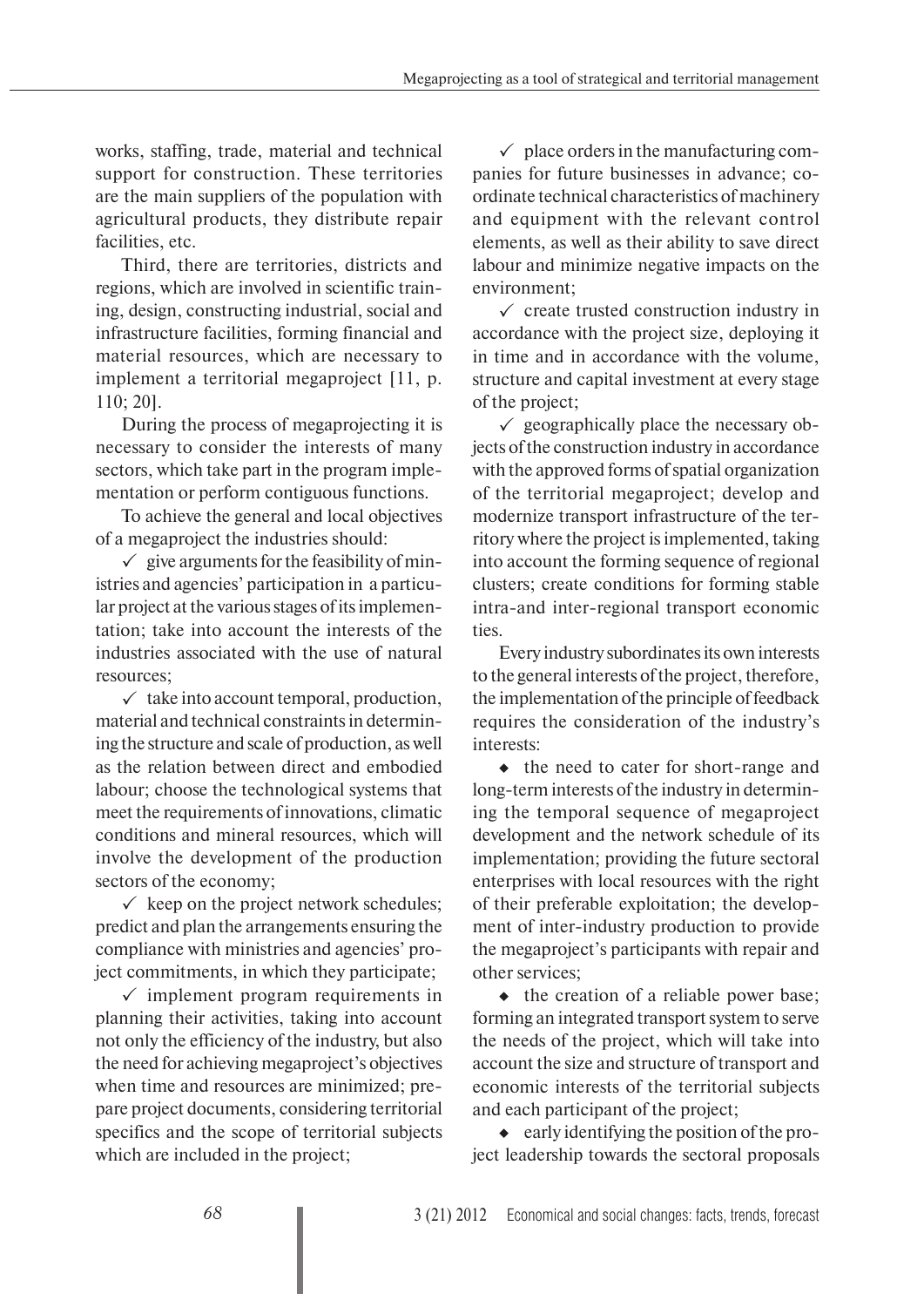of the territorial organization of the economy; architectural and planning decisions, the principles of settlement and material support; taking into account the interests of a sector in defining the territorial policy of forming the balance of labour resources, general project technical and technological strategies, etc. [ 1, 18, 19].

Russia has considerable historical experience in megaprojecting, both positive (Trans-Siberian Railway) and negative (The Baikal-Amur Mainline). Today the Government of Russia has emphasized clearly its strategic goals and formed the complete system of institutions to implement them. It has become a powerful impetus for forming a network of megaprojects in Russia. The project base of megaprojecting, which had been developed by 2010, was the result of private initiative and the effect of a new public economic policy.

World experience shows that megaprojects traditionally involve infrastructure investment projects, including the projects aimed at the construction of large units: transport infrastructure (aerospace, air, rail, motor traffic, oil and gas transit, international transport corridors); the infrastructure of national and regional innovation systems including infrastructure facilities of the federal and regional nanotechnology network, for example, mega-science centers – large research centers aimed at the collaboration of a number of countries in order to develop and produce new nanoproducts and nanomaterials, as well as to train new specialists for nanotechnology [3, p. 15-16].

World megaprojects generate the development of adjacent sectors, high redivision economy, services and knowledge; they are the core of modern clusters; they are the customers and suppliers of a huge amount of goods and services, the inter-regional centers of economic development.

Over 1000 investment projects had been planned to be implemented in Russia by the beginning of 2010; the investments of about 130 of them exceeded \$ 1 billion.

The total amount of investments for these projects exceeded 12 trillion rubles. It is possible to point out megaprojects among them, which were supported by the budget assignments of the Investment Fund of Russia. The total number of such projects amounted to 26. It was planned to invest 3.3 trillion rubles, of which 2.1 trillion rubles should be invested by private investors and 1.2 trillion rubles should be invested by the Government. Most of these projects were based on the integrated approach, which implies overcoming of socio-economic constraints in the development of the regions through forming industrial area on the base of new industrial enterprises and infrastructure construction [4].

The problem of Russian megaprojects is their high emphasis on those industries which reproduce the current industrial and raw material model of the country's development. Fuel and energy complex, metallurgy, infrastructure industries dominate in terms of investments among planned megaprojects. However, the development of infrastructure and industry for most regions, where these projects are planned to be implemented, is the first step towards the realization of higher redivision and higher added value projects.

Today, most Russian megaprojects are focused on the new economy branch. As a rule, they include chemical industry, timber industry, tourism, innovation, as well as large development projects.

According to experts, planned territorial megaprojects (Industrial Urals – Polar Urals, BELKOMUR, Integrated Development of the Lower Angara River Region, Integrated Development of South Yakutia), the first three of which are being implemented now, are aimed at the transformation of the economic space of the eastern part of Russia. Ural, Siberia and the Far East are macro-regions, where capitalintensive economic growth, which is based on the coordination between government and business in implementing major investment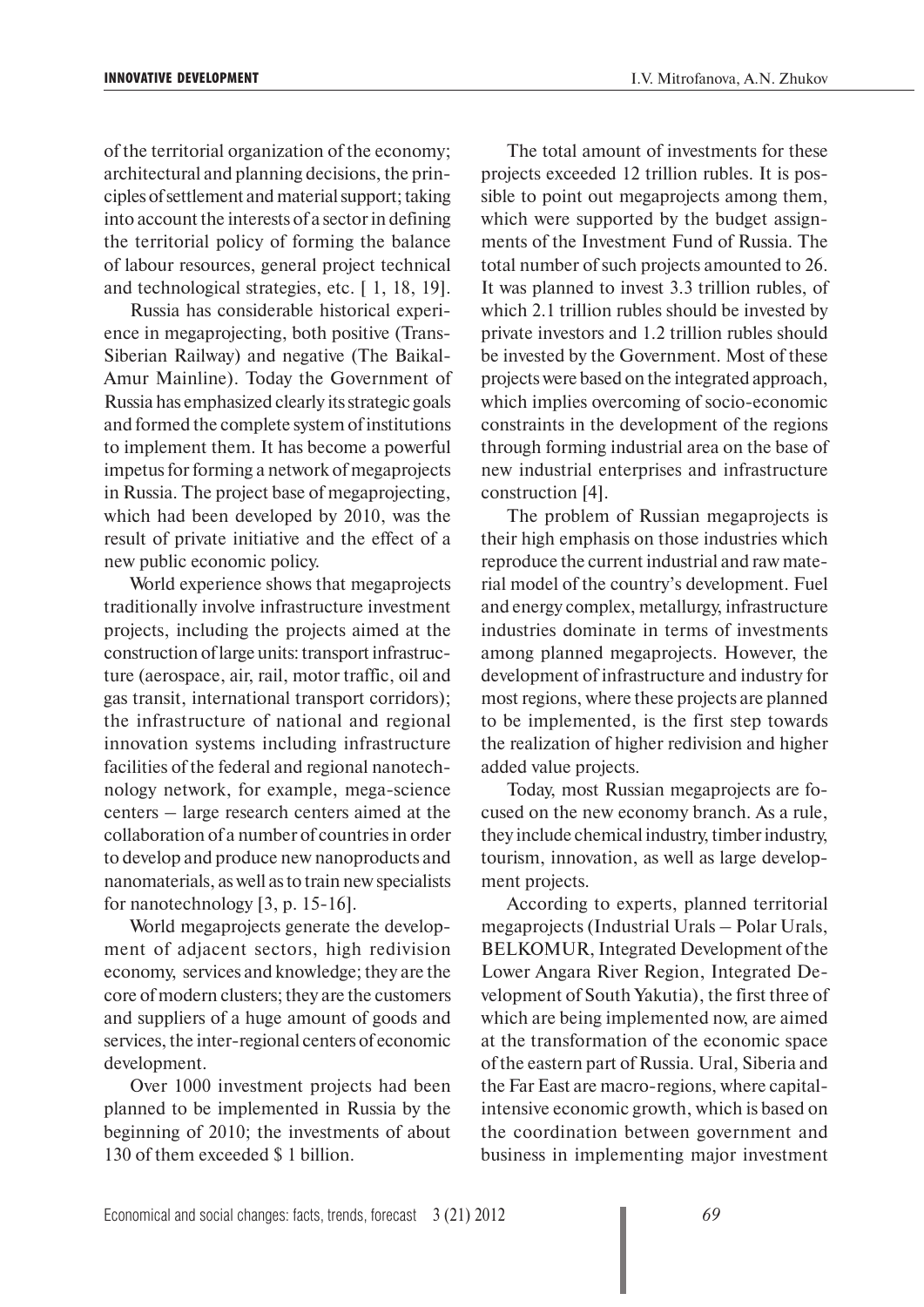projects, will dominate in the nearest  $15 - 20$ years. However, in spite of all the predicted positive effects for the subjects of these macroregions, such spatial concentration of megaprojects can not increase asynchrony, asymmetry and differentiation of Russia's spatial development.

There is a need to work out a strategy for the development of the Southern macroregion in the scope of megaprojects, which will be a new type of strategic planning in the macroeconomic and global dimensions. Its purpose is the development of the South macroregion (consisting of the Southern Federal District and North Caucasian Federal District) as a megaregion in the global economic space.

Strategic directions, developing a meaningful concept of a megaproject include: the creation of new and the development of existing international transport corridors and road networks, modernization of sea and river ports, airports, rail terminals, rationalization of energy infrastructure, expansion of recreational facilities infrastructure, investment support for the unique nature reserves of the North Caucasus.

However, their successful implementation requires the systemic involvement of strategic programming in all subjects of the Southern macroregion, and it is impossible without the support of the Federal Government. Only a combination of the directed state development with the initiative of subjects which are at the different levels of spatial hierarchy will effectively realize the competitive advantages of the southern regions in the country and increase their importance in the global and national economic space.

The concept of the priority megaproject "Development of the South of Russia" needs further improvement to meet the main task of mobilizing resources for the effective development and modernization of the social, nature and economic system of the Southern macroregion and considering the global trends and

interests, as well as the creation of a portal for the international movement of goods, services and capital in the Southern Federal District and North Caucasian Federal District [15; 16].

The implementation of megaprojects is related to organizational, legal, administrative, managerial, macroeconomic, financial, engineering, political and other risks. Thus, organizational and legal risks are caused by the implementation of Russian megaprojects in the constantly changing legal environment. The legal framework of the Investment Fund of the Russian Federation, the Law on Concessions, the Law on Special Economic Zones, the regulatory framework of functioning of public companies and corporations are amended infinitely.

As for administrative and managerial risks, unfortunately, megaprojects and especially the most difficult of them, which are being implemented in Russia today, suffer from nonoptimal control and the multiplicity of responsible executors. The principal of "a single window" is necessary because investors need one responsible executor representing the state and business.

World experience shows that the risks of routine and low-quality engineering solutions are one of the most important for any megaprojects, which are implemented in the situation when there are significant problems in the domestic engineering industry. Despite the emergence in Russia of a number of major international engineering and construction mega-companies [9], the quality of engineering and construction services in Russia is poor after a long pause in the implementation of major projects [4].

New businesses and infrastructures have not been established over the last 20 years in Russia, leading to the serious degradation of engineering. It is necessary to restore engineering sector over again and create a network of sectoral project organizations, using the mechanism of public-private partnership (PPP).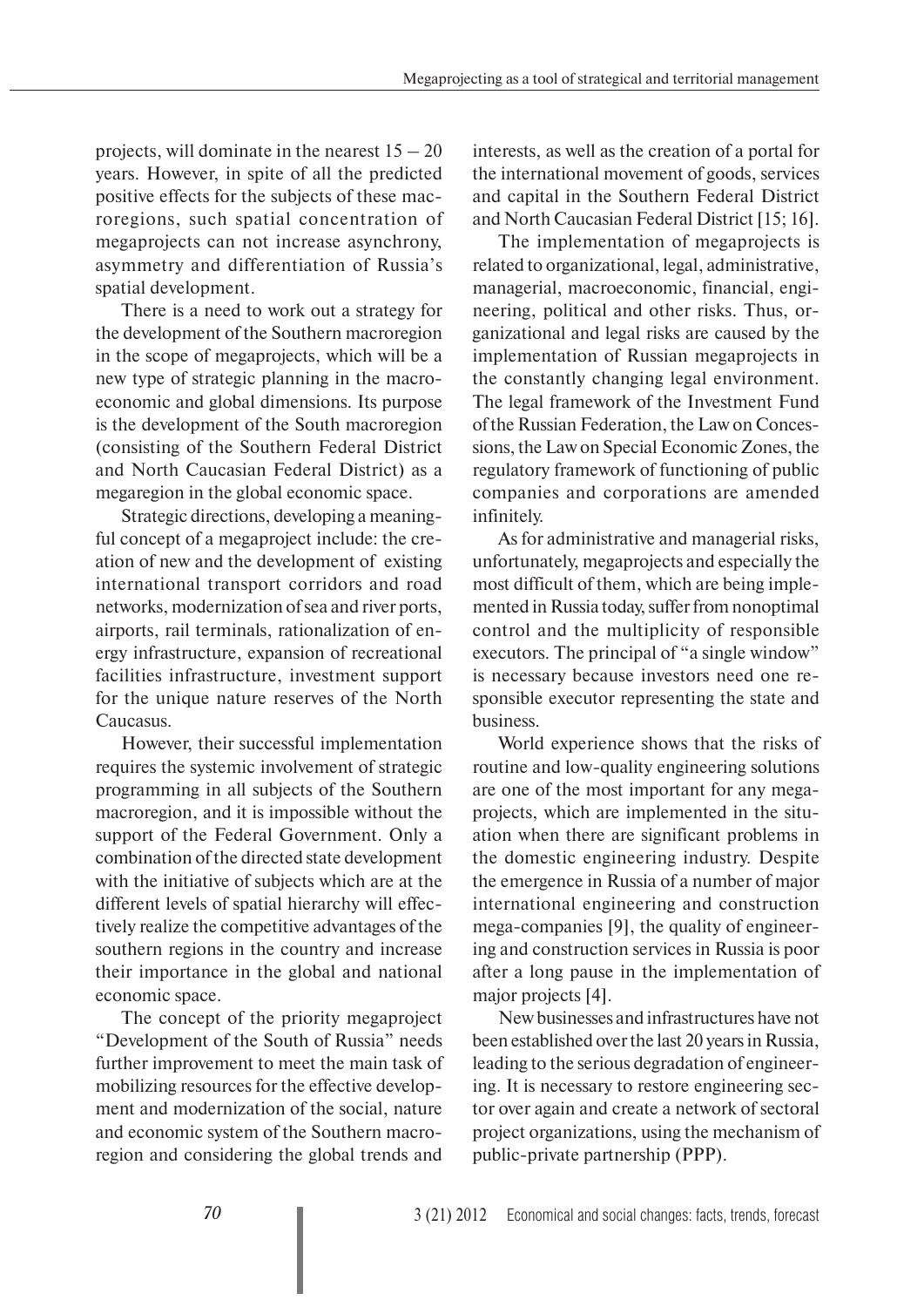However, it should be done in close cooperation with the leaders of world engineering, which requires the liberalization of technical regulation and urban policy, because technical town-planning requirements, adopted in Russia, are tangled and largely conservative, they are constantly complicated. They demand more agreements, expertises, etc. It is necessary to bring national engineering standards closer to international standards in order to achieve progress in this important sector.

We need transparent instruments of state support to create housing and municipal infrastructure, a special procedure of land and mineral resources disposal in the scope of the complex megaprojects of territorial development.

## *Conclusion*

Insufficient experience in functioning of developmental institutions in Russia has demonstrated a significant deficit of culture and experience in the territorial megaprojecting risk analysis and management. The important characteristic of a megaproject is its publicity and high public response.

The conceptual strategic thinking requires the renunciation of a strict "utilitarian approach", when working out strategies and programs for the development of territories. In our opinion, it is a value approach that characterizes a new level in the development of strategic territorial management. And megaprojects are designed to be the key points of territorial development bifurcation, opening the possibility to make an alternative choice.

According to the value approach, an important condition for the choice of a megaproject includes values matching (integration into the system of environmental values) and management scale matching. It is necessary to include the territory into the zone of macroand middle-spatial global changes in order to involve territory's assets into the global exchange.

Therefore, the strategic target of the megaproject should, in particular, reflect the desire of a country, a district or a region to expand its participation in the global exchanges and enhance its value (through capitalization) in this system, increasing the value of their assets, especially human capital and environmental quality of life activity in a society.

Under present-day conditions the sense of the districts and regions development strategies in Russia is changing, while the development of regional megaprojects is a fairly new practical task, which is not only the prerogative of the Federal Center, because it "runs counter to the interests and approval principles of constitutional economy and civil society" [6, p. 6-7; 7].

 These are just the social, nature and economic systems of the middle level – regions and macro-regions, which should actively organize the systemic reproduction of resources today, they should integrate the systems, which are at the lower hierarchical levels, as the spaces of interaction of territorial systems. An important condition for such integration is improving the tools of territorial development strategic management.

The grounds for the development of territorial megaproject may include: paradigmatic change in the national spatial strategy; the transformation of current economic structures and territorial proportions; the economic development of territories that are in the extreme conditions; ensuring inter-sectoral collaboration in the use of various resources and in the formation of new territorial and industrial complexes, clusters; the implementation of long-term projects that have significant economic, social and environmental impacts, social pronounced effect; the integrated use of all intensification and modernization reserves, lying in the sphere of sectoral and spatial development; the application of specific institutional and organizational arrangements in order to solve the territorial program problems.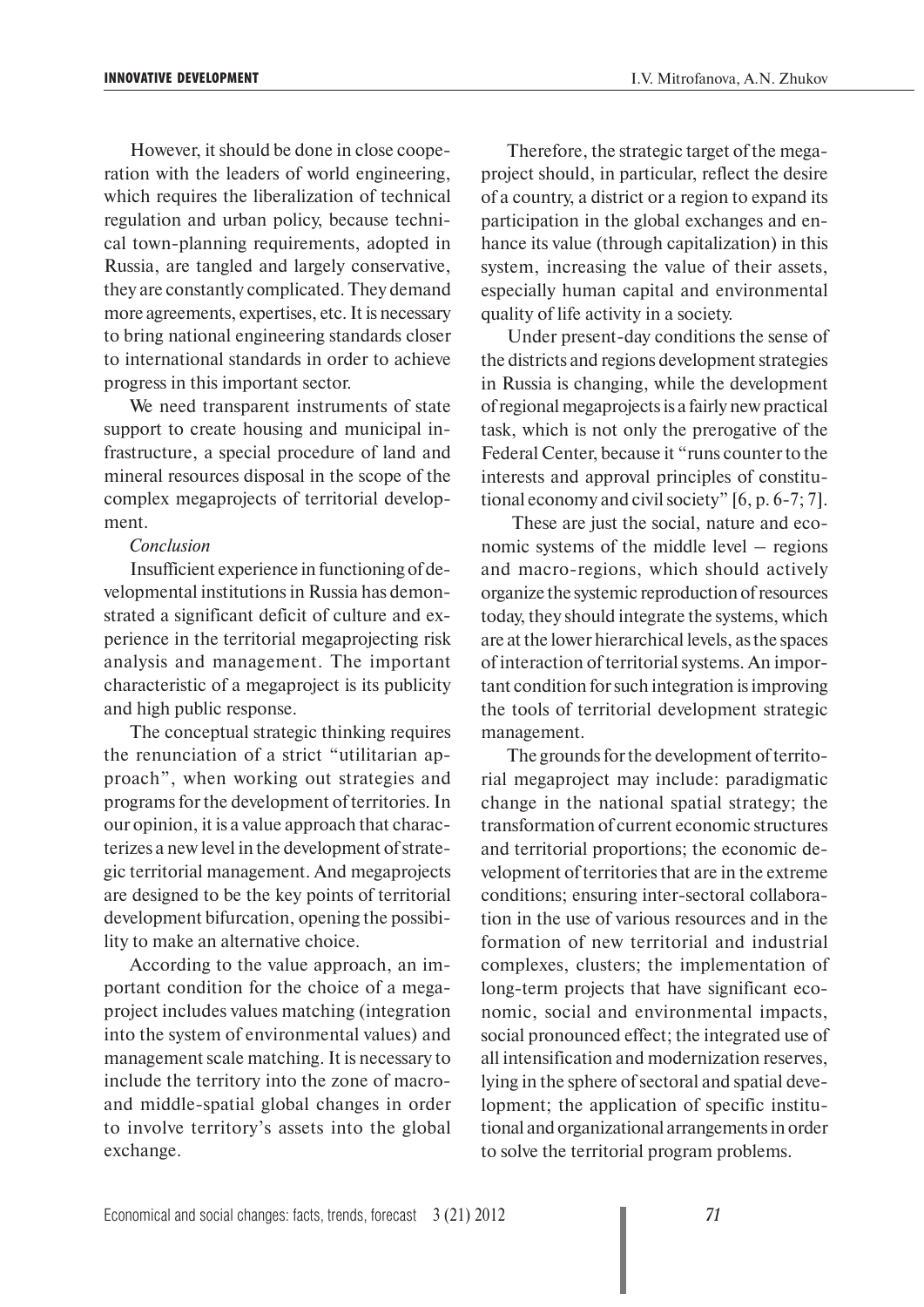Territorial megaprojects, as opposed to financial investments, focused on a concrete material result that should have a significant prolong impact on the transformation of economic space, and the processes of their development and implementation require extensive pre-planning research, implementing competency, effective development institutions, the convergence of public and private interests,

publicity and high public response. They catalyze the development of the adjacent sectors, high value-added economy, services and knowledge, clusters and inter-regional cooperation. Innovative strategic territorial management in the regions and districts of Russia is associated with the development of the concept of territorial mega-projecting and the modernization of technology for its implementation.

## **References**

- 1. Aganbegyan A.G., Schnieper R.I. Regional integrated programmes (in the case of Siberia). In: Programmedtarget management of socialist production. Theoretical and practical issues. Ed. by A.G. Aganbegyan, B.Z. Milner, G.H. Popov. Moscow: Economics, 1980. P. 83-110.
- 2. Atlas of socio-economic challenges, threats and risks for the South of Russia. Ed. by acad. G.G. Matishov. Vol. I. Rostov-on-Don: SSC RAS, 2006.
- 3. Voloshina A.Yu. The implementation of megaprojects as a factor in the acceleration of regional development. In: Bulletin of the VolSU. Series 3 (Economics. Ecology). 2010. No. 2. P. 15-20.
- 4. Galkin I.A. Megaprojects are being restored. Available at: http://www.rg.ru/2006/05/16/investicii.html. Access date: 23.01.2011.
- 5. Gunton P. Megaprojects and regional development: pathologies in project planning. Spatial Economics. 2007. No. 3. P. 77-105.
- 6. Inshakov O.V. Development Strategy of the Southern macro-region in Russia: methodological and methodical problems of formation. Research report. Volgograd: Volgograd State University, 2003.
- 7. Inshakov O.V., Inshakova E. I., Mitrofanova I.V., Petrova E.A. Development of an evolutionary approach to the modernization strategy of the region and macroregion: preprint. Volgograd: Volgograd State University, 2009.
- 8. Inshakov O.V., Mitrofanova I.V. On the concept of inter-regional mega-project "The South of Russia". In: Bulletin of the Southern Scientific Center of RAS. 2009. No. 3. Vol. 5. P. 133-139.
- 9. Integrated territorial development named mega-business. Available at: http://www.kzastava.ru/about/publication.php?id=7. Access date: 12.11.2011.
- 10. Lemeshev M.Ya., Panchenko A.I. Complex programmes in the planning of the economy. Moscow: Economics, 1979.
- 11. Lvov D.S., Fattakhov R.V., Kozharova A.V. Assessing large-scale investment projects in the new economic conditions. Moscow: CEMI RAS, 1995.
- 12. Schnieper R.I. Methodology of the preparation of various regional programmes. Novosibirsk: IEIE SO AN SSSR, 1989.
- 13. Methodological guidelines for the state plans of the national economy development. Moscow: Economics, 1974.
- 14. Milner B.Z. Organization of programme-target management. Moscow: Science, 1980.
- 15. Mitrofanova I.V. Strategic programming of macroregional development. Rostov-on-Don: SSC RAS, 2009.
- 16. Mitrofanova I.V. The Strategic programming of macroregional development: the path of modernization. Saarbrucken: LAP LAMBERT Academic Publishing GmbH & Co. KG., 2010.
- 17. Mitrofanova I.V., Zhukov A.N. Development strategy of the Southern macroregion in the scope of a megaproject. In: Bulletin of the VolSU. Series 3 (Economics. Ecology). 2010. No. 2. P. 5-14.
- 18. Mitrofanova I.V., Zhukov A.N. Regional megaproject as an innovative form of the development of the strategy of the Federal District. In: Post-crisis shape of innovation processes: Proceedings of the Tenth Druker readings. Ed. by R.M. Nizhegorodtsev. Moscow – Novocherkassk: SRSTU (NPI), 2010. P. 385-387.